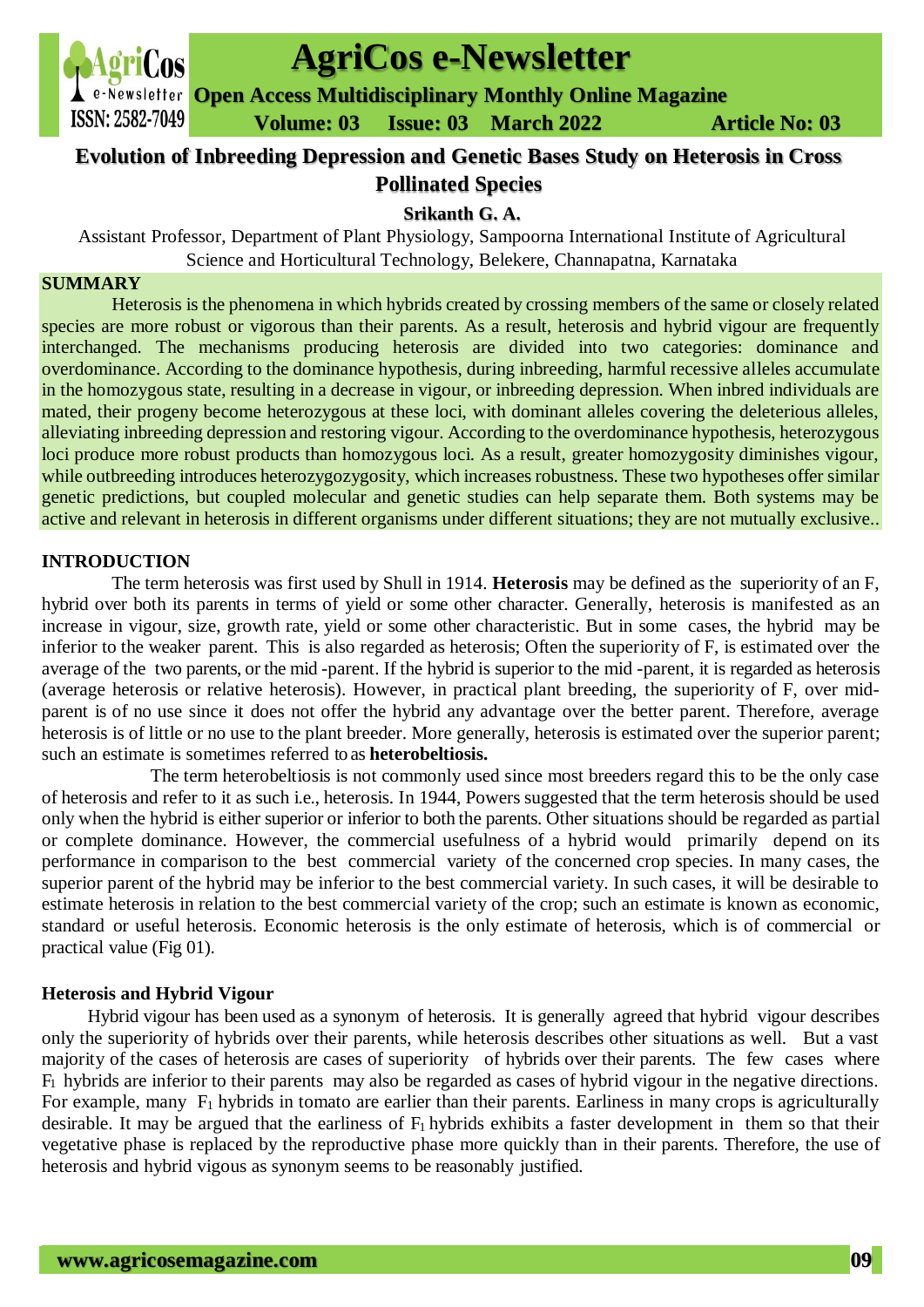## **AgriCos e-Newsletter (ISSN: 2582-7049) 03 (03) March 2022**



**Fig 01. Exploitation uses Heterosis**

#### **Luxuriance**

Luxuriance is the increased vigour and size of interspecific hybrids. The principal difference between heterosis and luxuriance lies in the reproductive ability of the hybrids. Heterosis is accompanied with an increased fertility, while luxuriance is expressed by interspecific hybrids that are generally sterile or poorly fertile. In addition, luxuriance may not result from either masking of deleterious genes or from balanced gene combinations brought together into the hybrid. Therefore, luxuriance does not have any adaptive significance.

#### **Historical**

Hybrid vigour in artificial tobacco (Nicotiana spp.) hybrids was first reported by **Koelreuter** in 1673. Subsequently, many workers reported hybrid vigour in a large number of plant species. These hybrids were produced from interspecific as well as intraspecific crosses. In 1876, **Darwin** concluded that hybrids from unrelated plant types were highly vigorous. Most of our present knowledge on heterosis comes from the work on maize. Maize is perhaps the most extensively studied crop species with respect to heterosis and inbreeding depression. **Beal** studied the performance of intervarietal hybrids between 1877 and 1882. He reported that some hybrids yielded as much as 40 per cent more than the parental varieties. From subsequent studies on intervarietal crosses in maize, it became clear that some of the hybrids showed heterosis, while others did not. Crosses between distinct types, i.e., genetically diverse varieties, exhibited greater heterosis than those involving closely related varieties.

The genetic hypotheses to account for heterosis were first advanced during 1908. The dominance hypothesis was proposed **Davenport** in 1908 (it was later elaborated by **Keeble and Pellew** in 1910) , while the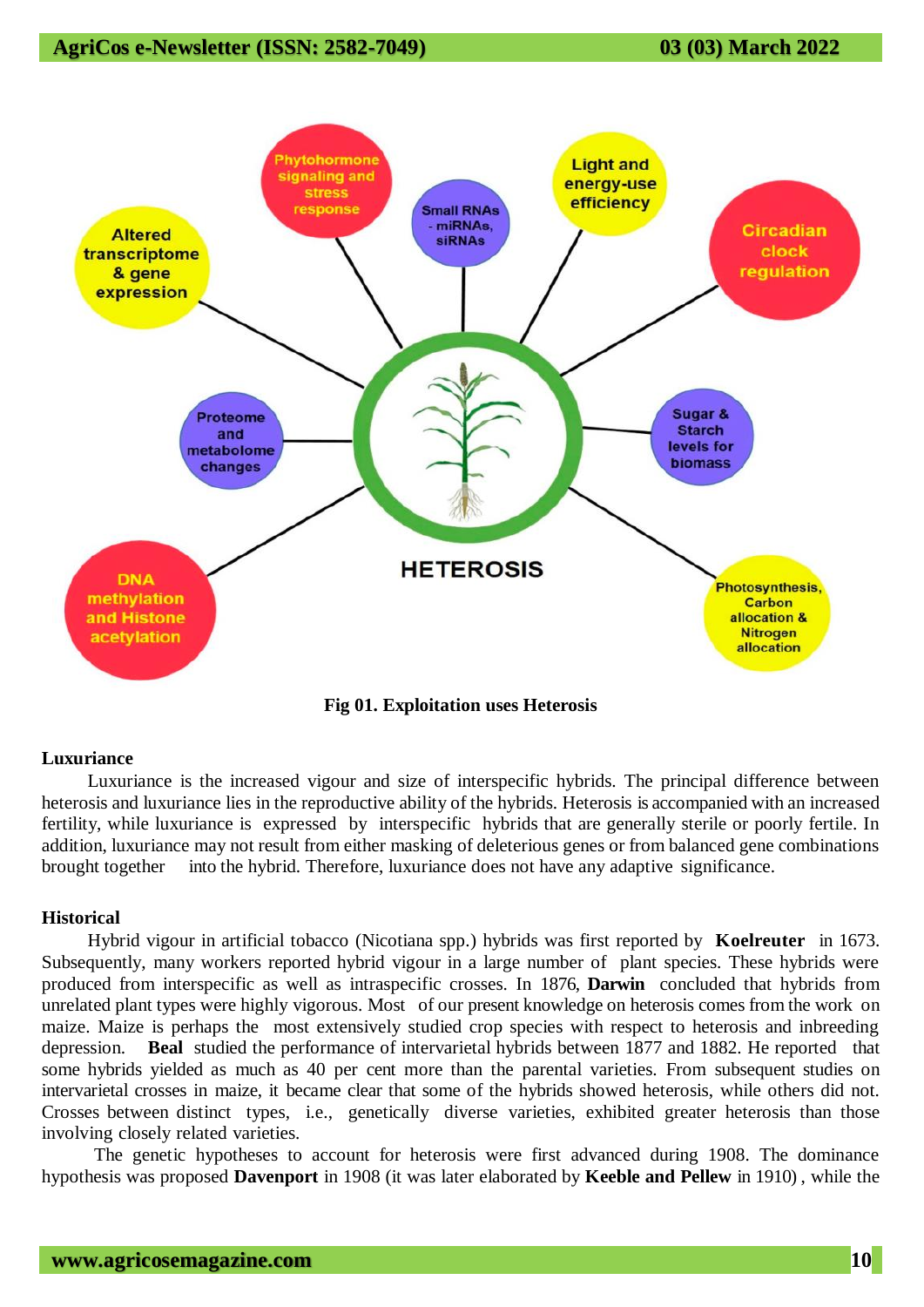overdominance hypothesis was put forth by **East and Shull** in the same year, i.e., 1908. In 1912, **East and Hays**  advocated heterosis breeding as an alternative plant breeding strategy. The concept of double cross hybrids was proposed by Jones in 1917, while that of top cross hybrids was advanced by Davis in 1927.

#### **Heterosis in Cross - and Self-Pollinated Species**

In general, cross-pollinated species show heterosis, particularly when inbred lines are used as parents. In many cross-pollinated species, heterosis has been commercially exploited, for example, in maize, bajra, jowar, cotton, sunflower, onion (A. cepa), alalfa, etc. Many crosses in self -pollinated species also show heterosis, but the magnitude of heterosis is generally smaller than that in the case of cross-pollinated species. But in some self -pollinated crops, heterosis is large enough to be used for the production of hybrid varieties. Hybrid varieties are commercially used in some vegetables, such as tomato, where a single fruit produces a large number of seeds, and in crops like rice. The chief drawback in the use of hybrid varieties in self-pollinated crops is the great difficulty encountered in the production of large quantities of hybrid seed.

#### **Manifestations of Heterosis**

Heterosis is the superiority of a hybrid over its parents. This superiority may be in yield, quality, disease and insect resistance, adaptability, general size or the size of specific parts, growth rate, enzyme activity, etc. These various manifestations of heterosis may be summarised as follows.

- Increased yield. Heterosis is generally expressed as an increase in the yield of hybrids. Commercially, this phenomenon is of the greatest importance since higher yields are the most important objective of plant breeding. The yield may be measured in terms of grain, fruit, seed, leaf, tubers or the whole plant.
- **Increased Reproductive Ability.** The hybrids exhibiting heterosis show an increase in fertility or reproductive ability. This is often expressed as higher yield of seeds or fruits or other propagules, e.g., tuber in potato (S. tuberosum), stem in sugarcane (S. officinarum), etc.
- Increase in Size and General Vigour. The hybrids are generally more vigorous, i.e., healthier and faster growing and larger in size than their parents. The increase in size is usually a result of an increase in the number and size of cells in various plant parts. Some examples of increased size are increases in fruit size in tomato, head size in cabbage, cob size in maize, head size in jowar, etc.
- **Better Quality.** In many cases, hybrids show improved quality. This may or may not be accompanied by higher yields. For example, many hybrids in onion show better keeping quality, but not yield, than open-pollinated varieties.
- **Earlier Flowering and Maturity.** In many cases, hybrids are earlier in flowering and maturity than the parents. This may sometimes be associated with a lower total plant weight. But earliness is highly desirable in many situations, particularly in vegetables. Many tomato hybrids are earlier than their parents.
- **Greater Resistance to Diseases and Pests.** Some hybrids are known to exhibit a greater resistance to insects or diseases than their parents.
- **Greater Adaptability.** Hybrids are generally more adapted to environmental changes than inbreds. In general, the variance of hybrids is significantly smaller than that of inbreds. This shows that hybrids are more adapted to environmental variations than are inbreds. In fact, it is one of the physiological explanations offered for heterosis.
- **Increase in the Number of A Plant Part.** In some cases, there is an increase in the number of nodes, leaves and other plant parts, but the total plant size may not be larger. Such hybrids are known in beans (P. vulgaris) and some other crops.

These are some of the characteristics for which heterosis is easily observed. Many other characters are also affected by heterosis, e.g. enzyme activities, cell division, vitamin content (vit. C content in tomato), other biochemical characteristics, etc., but they are not so readily observable.

#### **CONCLUSION**

In spite of the large experimental evidence accumulated, it is not possible to conclusively accept or reject